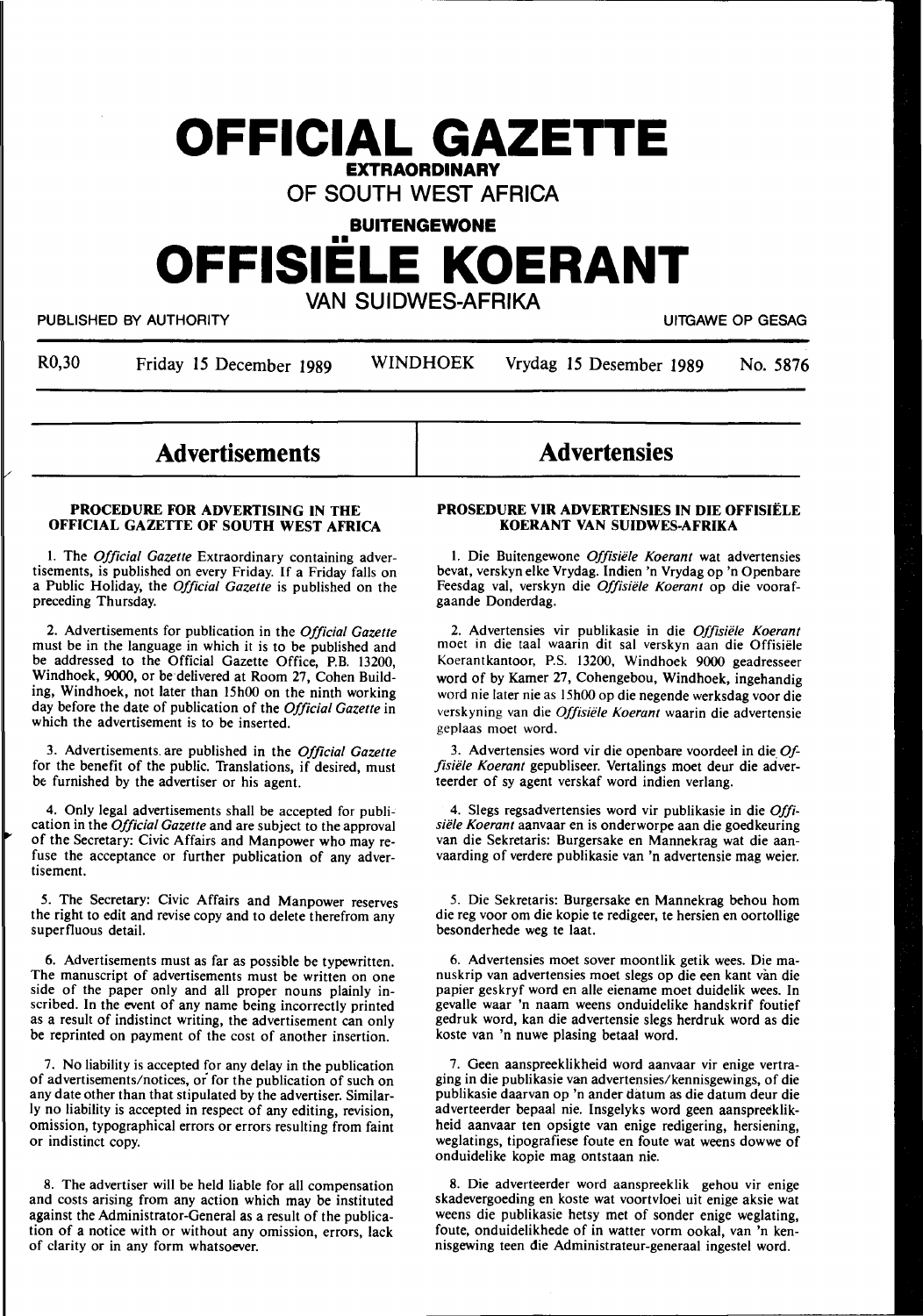9. The subscription for the *Official Gazette* is R31.25 plus GST per annum, post free in this territory and the Republic of South Africa, obtainable from Star Binders and Printers, P.O. Box 56, Windhoek, 9000. Postage must be prepaid by overseas subscribers. Single copies of the *Official Gazette*  are obtainable from Star Binders & Printers, P.O. Box 56, Windhoek 9000, at the price as printed on copy. Copies are kept in stock for two years only.

IO. The charge for the insertion of notices is as follows and is payable in the form of cheques, postal or money orders:

#### **LIST OF FIXED TARIFF RATES**

| STANDARDISED NOTICES                                                                                                                                                                                      | Rate per<br>insertion<br>R |
|-----------------------------------------------------------------------------------------------------------------------------------------------------------------------------------------------------------|----------------------------|
| Transfer of business                                                                                                                                                                                      | 3,25                       |
| Deeds: Lost documents                                                                                                                                                                                     | 6,00                       |
| Business notices                                                                                                                                                                                          | 5,00                       |
| Administration of Estates Acts Notices, Forms<br>J. 187, 193, 197, 295, 297, 517 and 519                                                                                                                  | 2,00                       |
| Third party insurance claims for compensation.                                                                                                                                                            | 2,50                       |
| Insolvency Act and Company Acts Notices: J. 28,<br>J. 29. Forms 1 to 9                                                                                                                                    | 4,00                       |
| $N.B.$ - Forms 2 and $6$ - additional statements<br>according to word count table, added to the basic<br>tariff.                                                                                          |                            |
| Change of name (two insertions)                                                                                                                                                                           | 60,00                      |
| Naturalisation notices (including a reprint for the                                                                                                                                                       | 2,00                       |
| Unclaimed moneys — only in the <i>Official Gazette</i><br>Extraordinary, closing date 15 January (per entry<br>of "name, address and amount")                                                             | 0,80                       |
| Butchers' notices                                                                                                                                                                                         | 5,00                       |
| Slum Clearance Court Notices, per premises                                                                                                                                                                | 4,00                       |
| Lost life insurance policies                                                                                                                                                                              | 2,00                       |
| NON-STANDARDISED NOTICES                                                                                                                                                                                  |                            |
| Company notices:                                                                                                                                                                                          | R                          |
| Short notices: Meetings, resolutions, offers of com-<br>promise, conversions of companies, voluntary<br>windings-up, etc.: closing of members' registers<br>for transfer and/or declarations of dividends | 11,00                      |
| Liquor Licence Notices (In Official Gazette, Ex-<br>traordinary viz. (June/Tvl; November/Cape;<br>January/O.F.S.; April/Natal), per bilingual                                                             | 7,00                       |
| Declaration of dividends with profit statements, in-<br>cluding notes                                                                                                                                     | 25,00                      |
| Long notices: Transfers, changes in respect of<br>shares or capital, redemptions, resolutions, volun-<br>tary liquidations                                                                                | 37,00                      |
| Trade marks in South West Africa                                                                                                                                                                          | 11,00                      |
| Liquidators' and other appointees' notices                                                                                                                                                                | 7,00                       |

9. Die jaarlikse intekengeld op die *Offisiele Koerant* is R31,25 plus belasting posvry in hierdie gebied en die Republiek van Suid-Afrika, verkrygbaar by Star Binders & Printers, Posbus 56, Windhoek, 9000. Oorsese intekenaars moet posgeld vooruitbetaal. Enkel eksemplare van die *Offisiele Koerant* is verkrygbaar van Star Binders & Printers, Posbus 56, Windhoek, 9000 teen die prys soos gedruk op eksemplaar. Eksemplare word vir slegs twee jaar in voorraad gehou.

IO. Die koste vir die plasing van kennisgewings is soos volg en is bctaalbaar by wyse van tjeks, wissels, pos- of geldorders:

#### **LYS VAN VASTE TARIEWE**

| GESTANDAARDISEERDE<br><b>KENNISGEWINGS</b>                                                                                                                                                                     | Tarief per<br>plasing<br>R |
|----------------------------------------------------------------------------------------------------------------------------------------------------------------------------------------------------------------|----------------------------|
| Oordrag van besigheid                                                                                                                                                                                          | 3,25                       |
| Aktes: Verlore dokumente                                                                                                                                                                                       | 6,00                       |
| Besigheidskennisgewings                                                                                                                                                                                        | 5,00                       |
| Boedelwettekennisgewings: Vorms J. 187, 193,<br>197, 295, 297, 517 en 519                                                                                                                                      | 2,00                       |
| Derdepartyassuransie-eise om skadevergoeding.                                                                                                                                                                  | 2,50                       |
| Insolvensiewet- en maatskappywettekennisge-<br>wings: J. 28, J. 29. Vorms 1 tot 9                                                                                                                              | 4,00                       |
| L.W. - Vorms 2 en 6 - bykomstige verklarings<br>volgens woordetaltabel, toegevoeg tot die basie-<br>se tarief.                                                                                                 |                            |
| Naamsverandering (twee plasings)                                                                                                                                                                               | 60,00                      |
| Naturalisasiekennisgewings (insluitende 'n her-<br>druk vir die adverteerder)                                                                                                                                  | 2,00                       |
| Onopgeëiste geld — slegs in die Buitengewone Of-<br>fisiële Koerant sluitingsdatum 15 Januarie (per in-<br>skrywings van "naam, adres en bedrag")                                                              | 0,80                       |
| Slagterskennisgewings                                                                                                                                                                                          | 5,00                       |
| Slumopruimingshofkennisgewings, per perseel                                                                                                                                                                    | 4,00                       |
| Verlore lewensversekeringspolisse                                                                                                                                                                              | 2,00                       |
| NIE-GESTANDAARDISEERDE KENNISGEWINGS                                                                                                                                                                           |                            |
| Maatskappykennisgewings:                                                                                                                                                                                       | R                          |
| Kort kennisgewings: Vergaderings, besluite, aanbod<br>van skikking, omskepping van maatskappye, vry-<br>willige likwidasie, ens.: sluiting van lederegisters<br>vir oordragte en/of verklarings van dividende. | 11.00                      |
| Dranklisensiekennisgewings (in Buitengewone Of-<br>fisiële Koerante, t.w. (Junie/Tvl.; November/<br>Kaap; Januarie/OVS; April/Natal) per tweetalige<br>aansoek<br>.                                            | 7,00                       |
| Verklaring van dividende met profytstate, notas in-<br>gesluit                                                                                                                                                 | 25,00                      |
| Lang kennisgewings: Oordragte, veranderings met<br>betrekking tot aandele of kapitaal, aflossings, be-<br>sluite, vrywillige likwidasies                                                                       | 37,00                      |
| Handelsmerke in Suidwes-Afrika                                                                                                                                                                                 | 11,00                      |
| Likwidateurs en ander aangesteldes se kennisge-<br>wings                                                                                                                                                       | 7,00                       |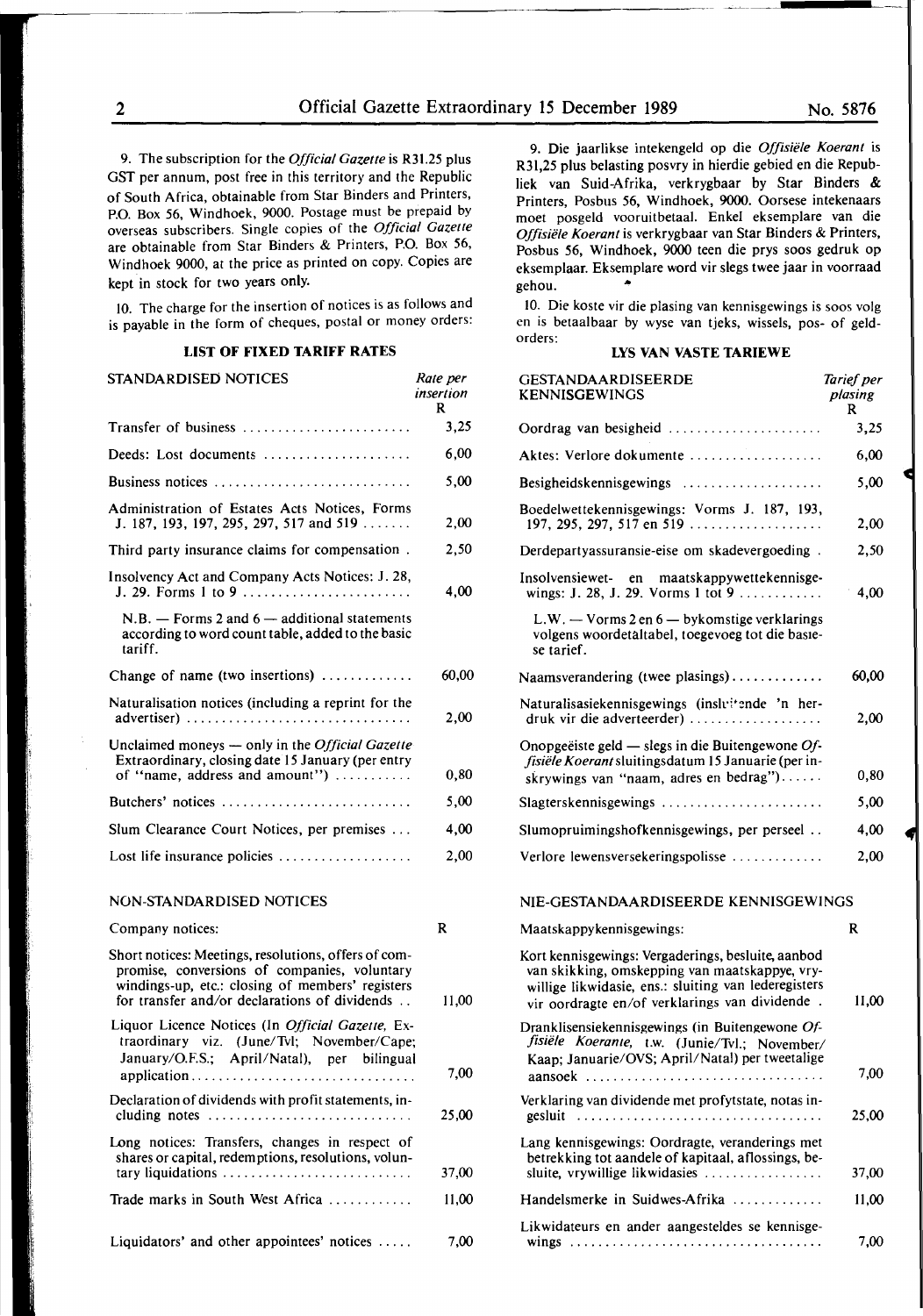#### SALES IN EXECUTION AND OTHER PUBLIC SALES:

| Sales in execution $\ldots \ldots \ldots \ldots \ldots \ldots \ldots$ 18.00 |        |
|-----------------------------------------------------------------------------|--------|
| Public auctions, sales and tenders:                                         |        |
| Up to 75 words $\dots \dots \dots \dots \dots \dots \dots \dots \dots$      | - 6.00 |
| 76 to 250 words $\ldots \ldots \ldots \ldots \ldots \ldots \ldots \ldots$   | 15.00  |
|                                                                             | 23.00  |

#### ORDERS OF THE COURT:

| Provisional and final liquidations or sequestra-      |       |
|-------------------------------------------------------|-------|
| tions.                                                | 14,00 |
| Reduction or change in capital mergers, offers of     |       |
| compromise                                            | 37,00 |
| Judical managements, <i>curator bonis</i> and similar |       |
| and extensive rule nisi                               | 37,00 |
| Extension of return date                              | 4.00  |
| Supersession and discharge of petitions (J. 158)      | 4,00  |
|                                                       |       |

II. The charge for the insertion of advertisements other than the notices mentioned in paragraph 10 is at the rate of 56c per cm double column. (Fractions of a cm must be calculated as a cm).

12. No advertisements shall be inserted unless the charge is prepaid. Cheques, drafts, postal or money orders must be made payable to the Secretary: Civic Affairs and Manpower.

#### **Form/Vorm J187**

..

#### **LIQUIDATION AND DISTRIBUTION ACCOUNTS IN DECEASED ESTATES LYING FOR INSPECTION**

In **terms** of section 35(5) of Act 66 of 1965, notice is hereby given that copies of the liquidation and distribution accounts (first and final, *unless otherwise stated)* in the estates specified below will be open for the inspection of all persons interested therein for a period of 21 days (or shorter or longer if *specially stated)* from the date specified or from the date of publication hereof, whichever may be the later, and at the offices of the Master and Magistrates as stated.

Should no objection thereto be lodged with the Master concerned during the specified period, the executors will proceed to make payments in accordance with the accounts.

445/89 BURGER Emmarentia Martha Magdalena, 0904070001006, J T Potgieter Tehuis, Beethovenstraat, Windhoek.

Windhoek. Bankorptrust Beperk, Posbus 680, Bellville, 7535.

424/88 FUCHS Theresia, Stikland, Bellville. Grootfontein, Windhoek. F M Oehl-Trust, Posbus 133, Windhoek, 9000.

#### GEREGTELIKE EN ANDER OPENBARE VERKOPE:

| Geregtelike verkope                    | 18.00 |
|----------------------------------------|-------|
| Openbare veilings, verkope en tenders: |       |
|                                        | 6.00  |
| 76 tot 250 woorde                      | 15.00 |
| 251 tot 350 woorde                     | 23.00 |

#### ORDERS VAN DIE HOF:

| Voorlopige en finale likwidasies of sekwestrasies                              | 14,00 |
|--------------------------------------------------------------------------------|-------|
| Vermindering of verandering in kapitaalsame-<br>smeltings, aanbod van skikking | 37.00 |
| Geregtelike besture, kurator bonis en soortgelyke                              |       |
| en uitgebreide bevel nisi                                                      | 37.00 |
| Verlenging van keerdatum                                                       | 4.00  |
| Tersydestellings en afwysings van petisies (J. 158)                            | 4.00  |

II. Die koste vir die plasing van advertensies, behalwe die kennisgewings wat in paragraaf 10 genoem word. is teen die tarief van 56c per cm dubbelkolom. (Gedeeltes van 'n cm moet as voile cm bereken word).

12. Geen advertensie word geplaas tensy die koste nie vooruitbetaal is nie. Tjeks, wissels, pos- en geldorders moet aan die Sekretaris,: Burgersake en Mannekrag betaalbaar gemaak word.

#### **LIKWIDASIE- EN DISTRIBUSIEREKENING IN BES10RWE BOEDELS WAT TER INSAE LE**

lngevolge artikel 35(5) van Wet 66 van 1965, word hierby kennis gegee dat duplikate van die likwidasie- en distribusierekenings (eerste en finale, *tensy anders vermeld)* in die boedels hieronder vermeld, in die kantore van die Meester en Landdroste soos vermeld en gedurende 'n tydperk van 21 dae (of korter of !anger *indien spesiaal vermeld)* vanaf gemelde datums of vanaf datum van publikasie hiervan, as dit later is, ter insae lê van alle persone wat daarby belang het.

Indien binne genoemde tydperk geen besware daarteen by die betrokke Meester ingedien word nie, gaan die eksekuteurs oor tot die uitbetalings ingevolge gemelde rekenings.

294/89 KUSTNER Johan August, 2401095016000, Lüderitz. Lüderitz, Windhoek. Eerste Persam, Posbus 448, Windhoek.

103/89 VAN **WYK** Wessel Johannes, 1206015008008, Bethanie. Bethanie, Windhoek. Bank Windhoek Bpk, (Boedel en Trust Afdeling), Posbus 15, Windhoek, 9000.

207/89 BRECHER Elizabeth Hendrika, 0709220011007, Ons Tuiste, Keetmanshoop. Keetmanshoop, Windhoek. J L Brecher en L S Brecher, p/a Rissik & Cox, lOde Laan Posbus 8, Karasburg.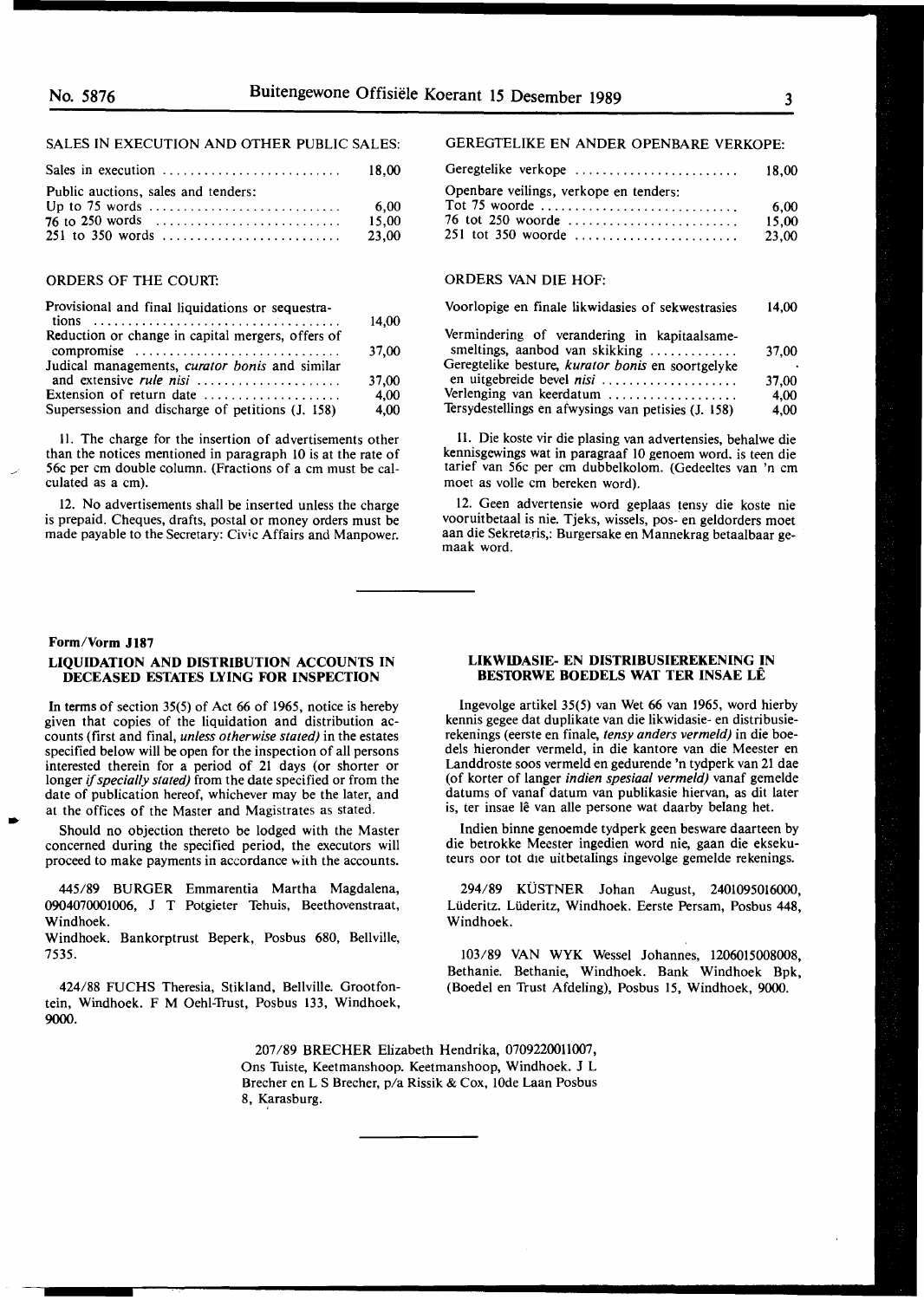**Form/Vorm J 193** 

#### **NOTICE TO CREDITORS IN DECEASED ESTATES**

All persons having claims against the estates mentioned below are hereby called upon to lodge their claims with the executors concerned, whithin 30 days (or otherwise as indicated) calculated from the date of publication hereof. The information is given in the following order: Estate number, surname and christian names, date of birth, identity number, last address, date of death; surviving spouse's names, surname, date of birth and identity number; name and address of executor or authorised agent, period allowed for lodgement of *claims* if *other than 30 days.* 

549/89 KUHN Charlotte Marianne, Windhoek, 12.7.1912, Lions old age home Swakopmund, 9000, 30.10.1989. Messrs. P.F. Koep and Company, First Floor, ACME Corner, Kasino Street, Windhoek, 9000.

533/89 ERASMUS Mynhardt, Windhoek, 31/10/58, 5810315012002 (RSA), Markotterstraat 5, Otjiwarongo - Privaatsak 2209, Otjiwarongo, 2 November 1989. Van Der Westhuizen & Greeff, Posbus 47, Otjiwarongo.

> 428/89 TALJAARD Jacobus Johannes, Windhoek, 18 Februarie 1935, 3502185005008, Ruimte 935, Tsumeb SWA, 27 Mei 1989. Magdalena Johanna Taljaard, 21 Desember 1936, 3612210036009. Volkskastrust Beperk, Reg. Nr. 05-00799-06, Volkskas-Gebou, H/v Aliwal en Maitlandstraat, Posbus 323, Telefoon 474243, Bloemfontein.

#### **Form/Vorm 4**

 $\mathbb{I}_1$ 

#### **LIQUIDATION ACCOUNTS AND PLANS OF DISTRIBUTION OR CONTRIBUTION IN SEQUESTRATED ESTATES OR COMPANIES BEING WOUND UP**

Pursuant to section 108(2) of the Insolvency Act, 1936, section 136(2) of the Companies Act, 1926, and section 406(3) of the Companies Act, 1973, notice is hereby given that the liquidation account and plans of distribution or contribution in the estates or the companies mentioned below will lie open for inspection by creditors or contributories at the offices of the Master and the Magistrates stated therein, for a period of 14 days, or for such a period as stated therein, from the dates mentioned below or from the date of publication hereof, whichever may be the later date.

W 5/85 Insolvent Estate T.I. Cooper. Dividends concurrent creditors 10th Supplementary Second & Final Liquidation and Distribution Account. At the office of the Master of the Supreme Court Windhoek for a period of 14 days as from the 15 December 1989. l.R. McLaren Trustee, Investment Trust Co (Pty) Ltd, P O Box 21204, Windhoek.

#### **KENNISGEWING AAN KREDITEURE IN BESTORWE BOEDELS**

Alie persone wat vorderinge het teen die boedels hieronder vermeld, word hierby versoek om hul vorderinge by die betrokke eksekuteurs en binne 'n tydperk van 30 dae (of andersins soos aangedui) gereken vanaf die datum van publikasie hiervan in te lewer. Die inligting word verstrek in die volgorde: Boedelnommer, familienaam en voorname, geboortedatum, persoonsnommer, laaste adres, datum oorlede, familienaam en voorname van oorlewende eggenoot(e), geboortedatum en persoonsnommer; naam en adres van eksekuteurs of gemagtigde agent, tydperk toegelaat vir lewering van vorderings *indien anders as 30 dae.* 

MACK Elisabeth Johanna Helene, Windhoek, 25 November 1909, 0911250100060, Windhoek, 17 September 1989. Standard Bank SWA Limited, P O Box 2164, Windhoek.

507 /89 HERRMANN Otto Martin Ulrich, Windhoek, 10.11.1946, 4611100100455, Windhoek, 22.10.1989. Eerste Persam, Posbus 448, Windhoek.

#### **LIKWIDASIE REKENINGE EN PLANNE VAN DISTRIBUSIE OF KONTRIBUSIE REKENING IN GESEKWESTREERDE BOEDELS OF MAATSKAPPYE IN LIKWIDASIE**

Ingevolge artikel 108(2) van die Insolvensiewet, 1936, artikel 136(2) van die Maatskappywet, 1926, en artikel 406(3) van die Maatskappywet, 1973, word hierby kennis gegee dat die likwidasie- distribusie- of kontribusierekenings in die boedels of die maatskappye, na gelang van die geval, hieronder vermeld ter insae van skuldeisers of kontribuante sal lê in die kantore van die Meester van Landdroste daarin genoem, gedurende 'n tydperk van 14 dae, of die tydperk wat daarin vermeld is, vanaf die datum hieronder vermeld of vanaf die datum van publikasie hiervan, watter datum ook al die laaste is.

Wl2/89 **PRIMA** SCHLACHTEREI (EIENDOMS) BEPERK (in vrywillige likwidasie) Eerste en Finale Likwidasie en Distrubusierekening by die kantore van die Meerster van die Hooggeregshof, Windhoek vir 'n tydperk van 14 dae vanaf 15 Desember 1989. E. Knouwds, G.J. Hanekom & Kie, Posbus 21310, Windhoek, 9000.

**•**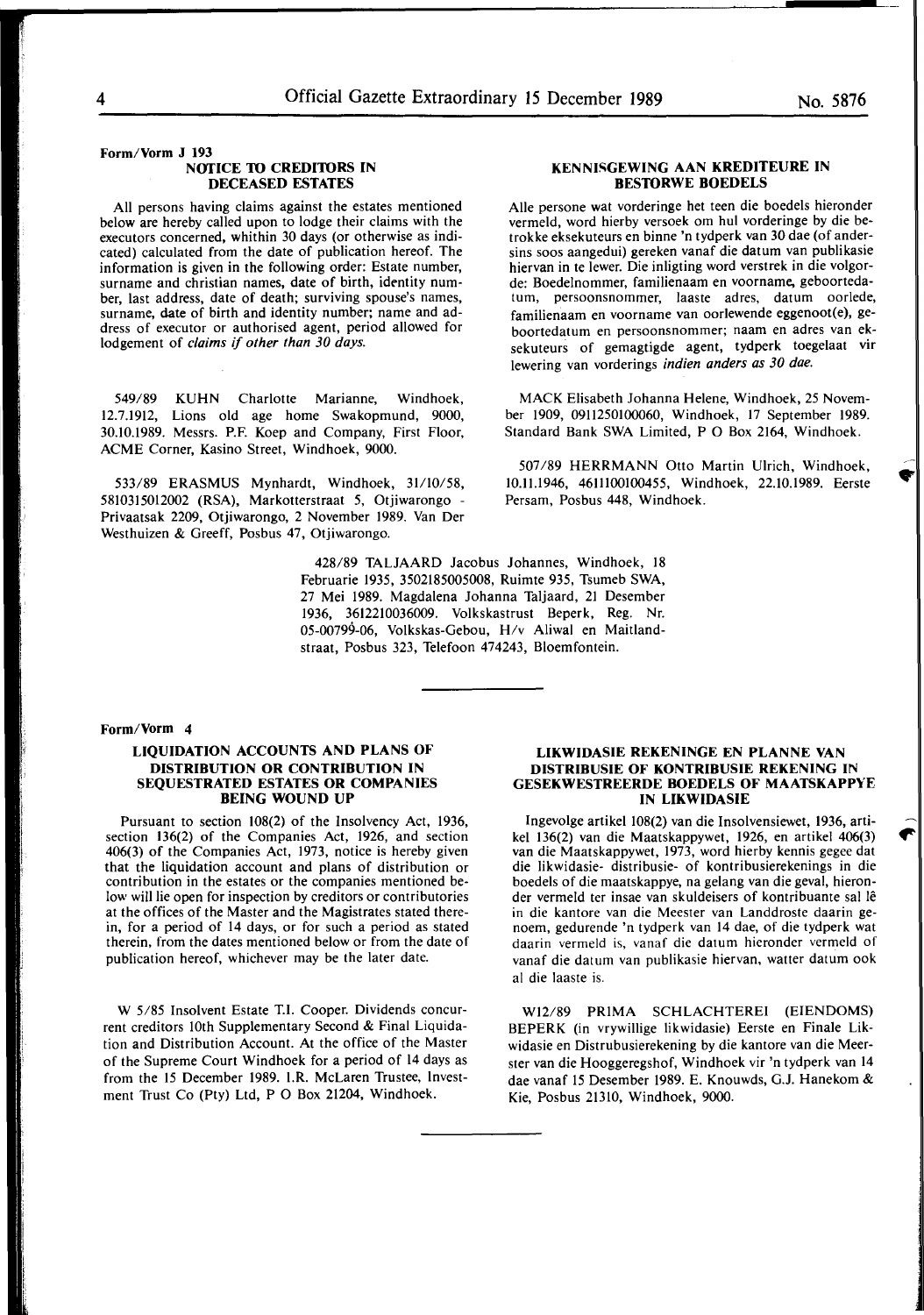#### **NOTICE**

#### **JOHNNIE EIGELAAR (S.W.A.)(EIENDOMS) BEPERK (Registration No. 022/69SWA)**

**NOTICE IS HEREBY GIVEN** pursuant to Section 356 2(b) of the Companies Act 1973 that at an extraordinay general meeting of shareholders held on the 4th December 1989 it was resolved as a special resolution that the Company be wound up voluntarily as a members voluntarily winding up and that MR ERIC KNOUWDS of G.J. HANEKOM & CO, be appointed as Liquidator without providing any security whatsoever to the Master of the Supreme Court, Windhoek, for the performance of this duty in terms of the provisions of the Companies Act.

E. **KNOUWDS**  G.J. **HANEKOM** & CO **PO BOX** 21310 **WINDHOEK 9000** 

### **METJE** & **ZIEGLER LIMITED**

(Incorporated in South West Africa)

### NOTICE OF REFERENCE DIVIDEND NUMBER 83

NOTICE IS HEREBY GIVEN that the dividend for the six months ending December 31 1989 at the rate of 5.5% per annum has been declared payable on or about January 15 **1990,** to all preference shareholders registered in the books of the company at the close of business on December 22 1989.

In terms of the SWA and RSA income tax legislation, nonresident shareholders tax is applicable as outlined below:

Shareholders resident in South West Africa  $0.22\%$ Shareholders resident in the Republic of South Africa  $14.78\%$ Shareholders resident outside South West Africa and the Republic of South Africa 15.00%

BY ORDER OF THE BOARD

K A H A S VON DER PFORTE **SECRETARY** 

Transfer Secretaries:

Arthur Young & Company PO Box 1857 WINDHOEK 9000

IN DIE **LANDDROSHOF VIR** DIE **DISTRIK VAN WINDHOEK**  GEHOU TE **WINDHOEK SAAK NO** 4735/89

In die saak tussen:-

### **NASIONALE BOU EN BELEGGINGKORPORASIE VAN SWA BEPERK** EISER

en

LENA VANWYK VERMEERDER

#### **KENNIS VAN VERKOPING IN EKSEKUSIE**

Ten uitvoering van 'n Vonnis gegee deur bogenoemde Agbare Hof, sal 'n Verkoping gehou word op die 24ste dag van **JANUARIE** 1990 te voor die Landdroskantoor **WIND-**HOEK om 9h00 vm van die volgende eiendom:-

| Sekere | Erf.no. 7728 Uitbreiding 18<br>KATUTURA DORP WIND-<br><b>HOEK</b>                             |
|--------|-----------------------------------------------------------------------------------------------|
| Groot  | 281m <sup>2</sup> tesame met all vaste<br>verbeterings daarop, ins-<br>luitende een woonhuis. |

#### **VOORWAARDE VAN VERKOPING:**

- I. Die verkoping is onderhewig aan die bepalings van die Landdroshofwet no. 32 van 1944, soos gewysig, en die eiendom word voetstoots verkoop, volgens bestaande titelakte.
- 2. Een-tiende van die koopprys sal onmiddelik na die verkoping betaal word, en die balans van die koopsom met *90Jo* rente daarop teen oordrag, welke oordrag sonder versuim gegee sal word.
- 3. Die volgende verbeteringe is op die eiendom, alhoewel geen waarborg in die verband gegee word nie:

EEN WOONHUIS.

4. Die volledige verkoopsvoorwaardes sal uitgelees word ten tye van die verkoping en kan vooraf besigtig word by die Katutura kantore van Eiser, asook die kantoor van die Geregsbode, WINDHOEK.

R OLIVIER & KIE PROKUREURS VAN EISER Realmar Gebou h/v Leutwein & Bahnhofstrate Posbus 2198 WINDHOEK 9000